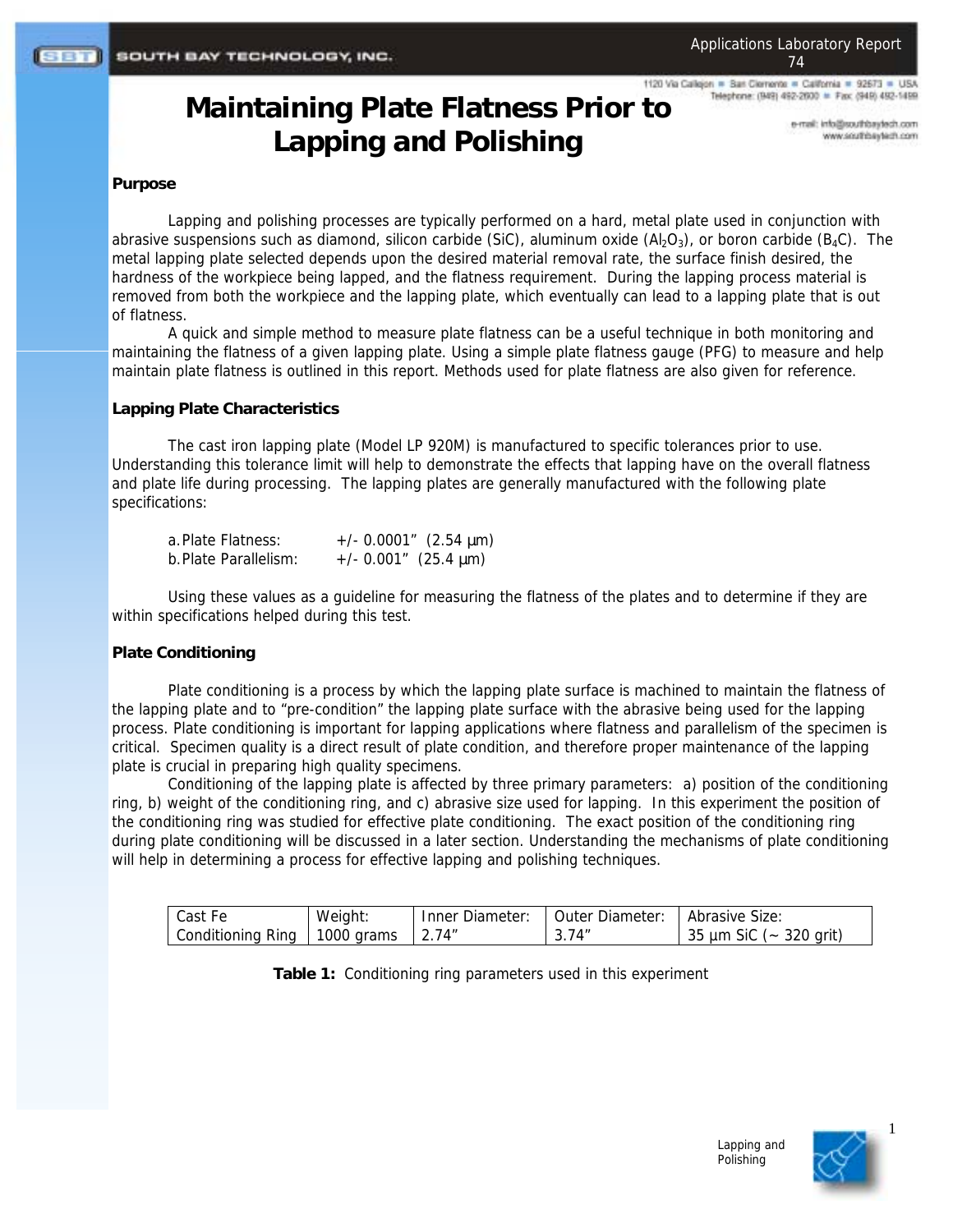1120 Via Calleion = San Clemente = California = 92673 = USA Telephone: (949) 492-2600 = Fax: (949) 492-1499

> e-mail: info@southbaytech.com www.southbaytech.com

#### **Procedure**

The lapping plate was measured along six different points using the Flatness Gauge. The gauge was first zeroed on a granite-leveling block to find the zero position and to use that as a reference from which to measure the plate. Plate measurements were taken and plotted on a graph, using six measurement locations. Measurements were done after each conditioning step to illustrate the change in plate shape. An illustration of the measurement technique is given below.



Measurement locations

**Figure 1:** Illustration of the technique used for measuring the plate flatness using the Plate Flatness Gauge. At left is a side view of the process, showing the six measurement locations used to determine the flatness of the plate. At right is a top down view of the same process, showing the positioning of the Plate Flatness Gauge in relation to the lapping plate surface. The digital micrometer attached to the Plate Flatness Gauge is adjustable, allowing positioning of the micrometer along any point of the lapping plate.

Conditioning of the lapping plate surface is affected by the position of the conditioning ring on the lapping plate surface. Generally there are about four different positions that are used for plate conditioning and are shown schematically below.



**Figure 2:** Schematic illustration of the conditioning ring positions during plate conditioning.



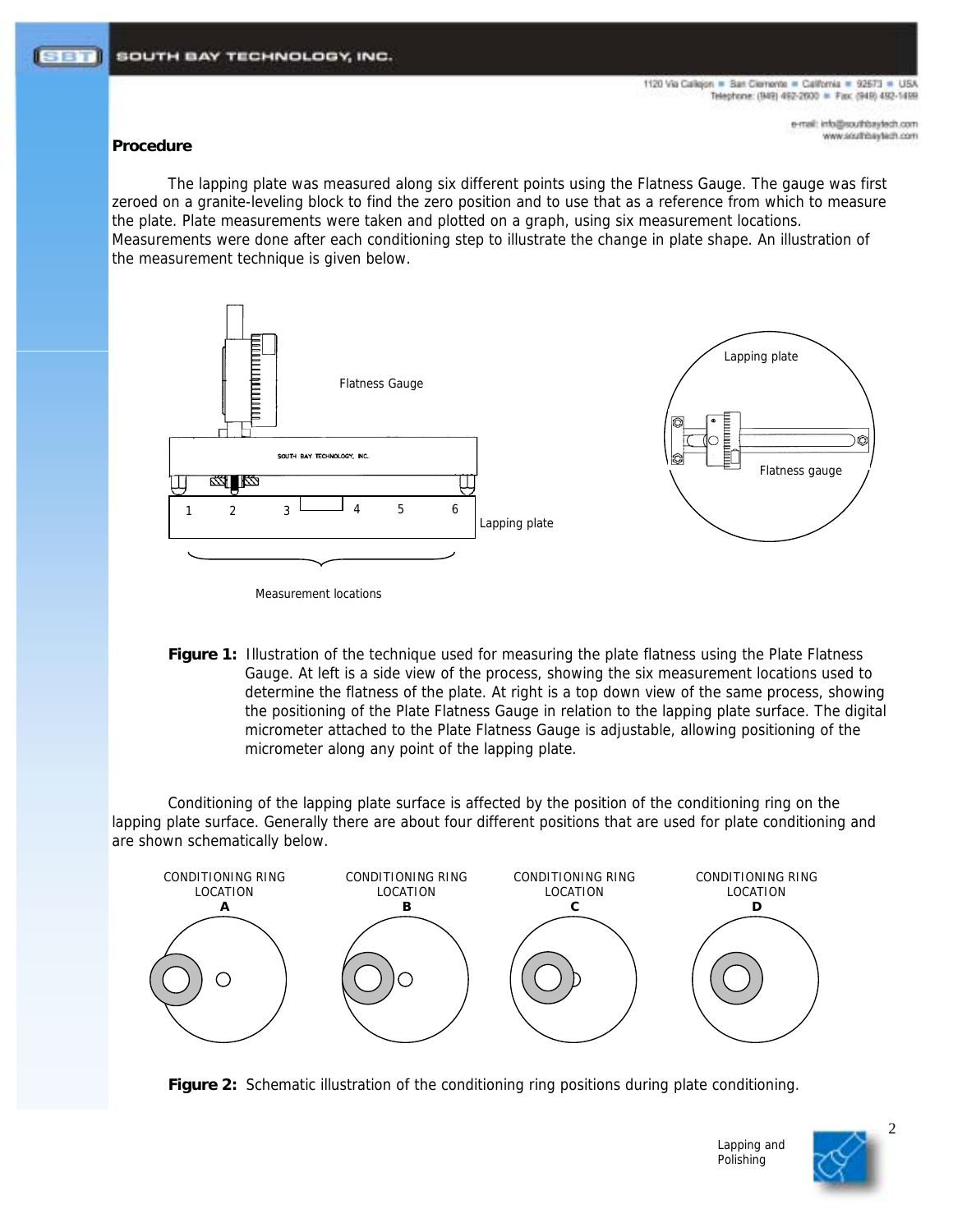1120 Via Calleion = San Clerrente = California = 92673 = USA Telephone: (949) 492-2600 = Fax: (949) 492-1499

# **Results**

A used cast iron lapping plate was initially measured using the methods described above. The plate was subsequently conditioned until the plate shape resulted in a relatively flat lapping plate within the specified tolerances of the manufacturing process. The progression of plate conditioning is given in the following graphs.







**Figure 4:** Plate flatness following conditioning for a total time of 20 minutes. The conditioning ring was held in position 1 during this process.

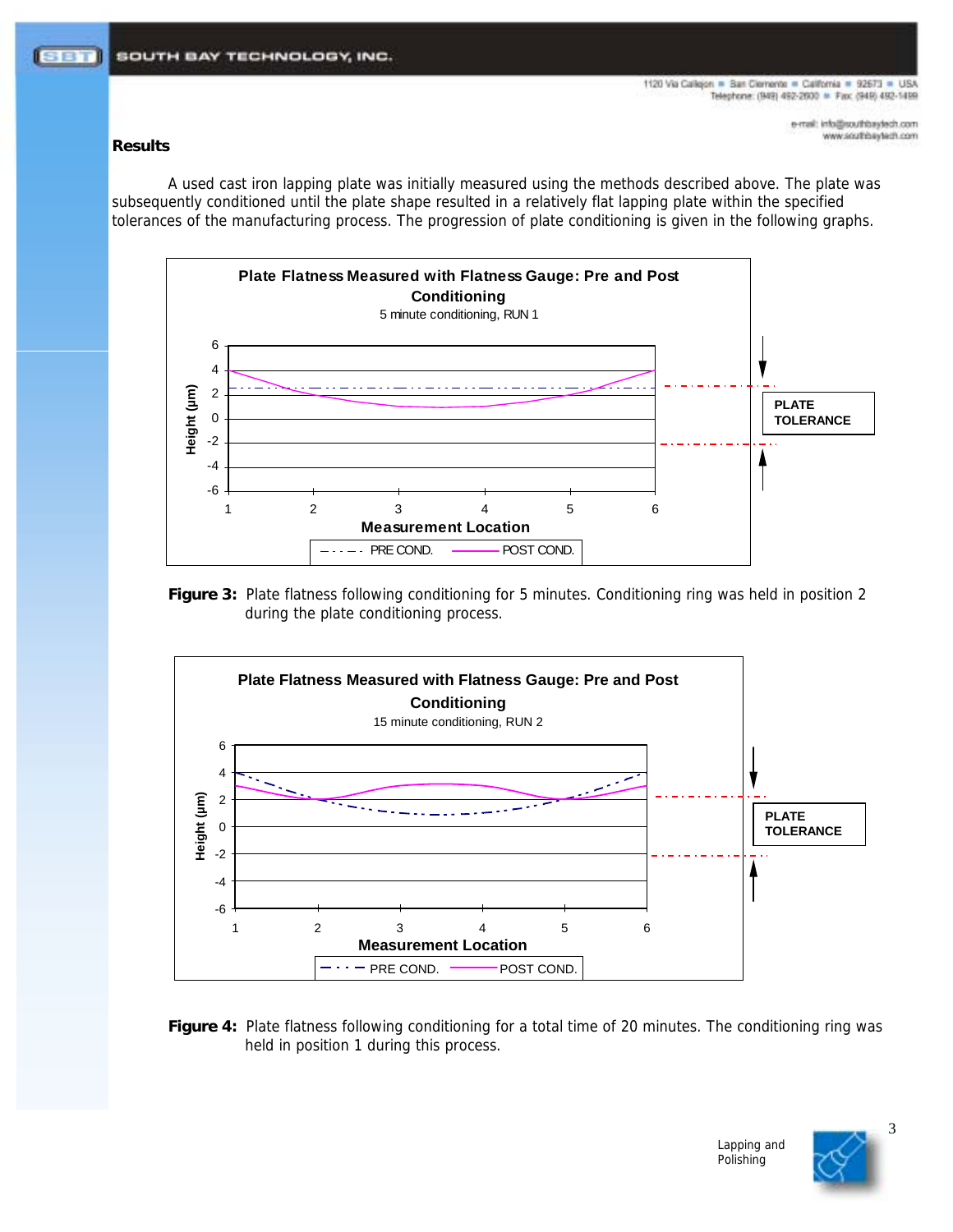

**Figure 5:** Plate flatness following conditioning for a total time of 20 minutes. The conditioning ring was held in position 3 during this process.



**Figure 6:** Plate flatness following conditioning for a total time of 45 minutes. The conditioning ring was initially held in position 4 and then moved to position 1 for final conditioning. The plate flatness has been brought back into specification without much problem.